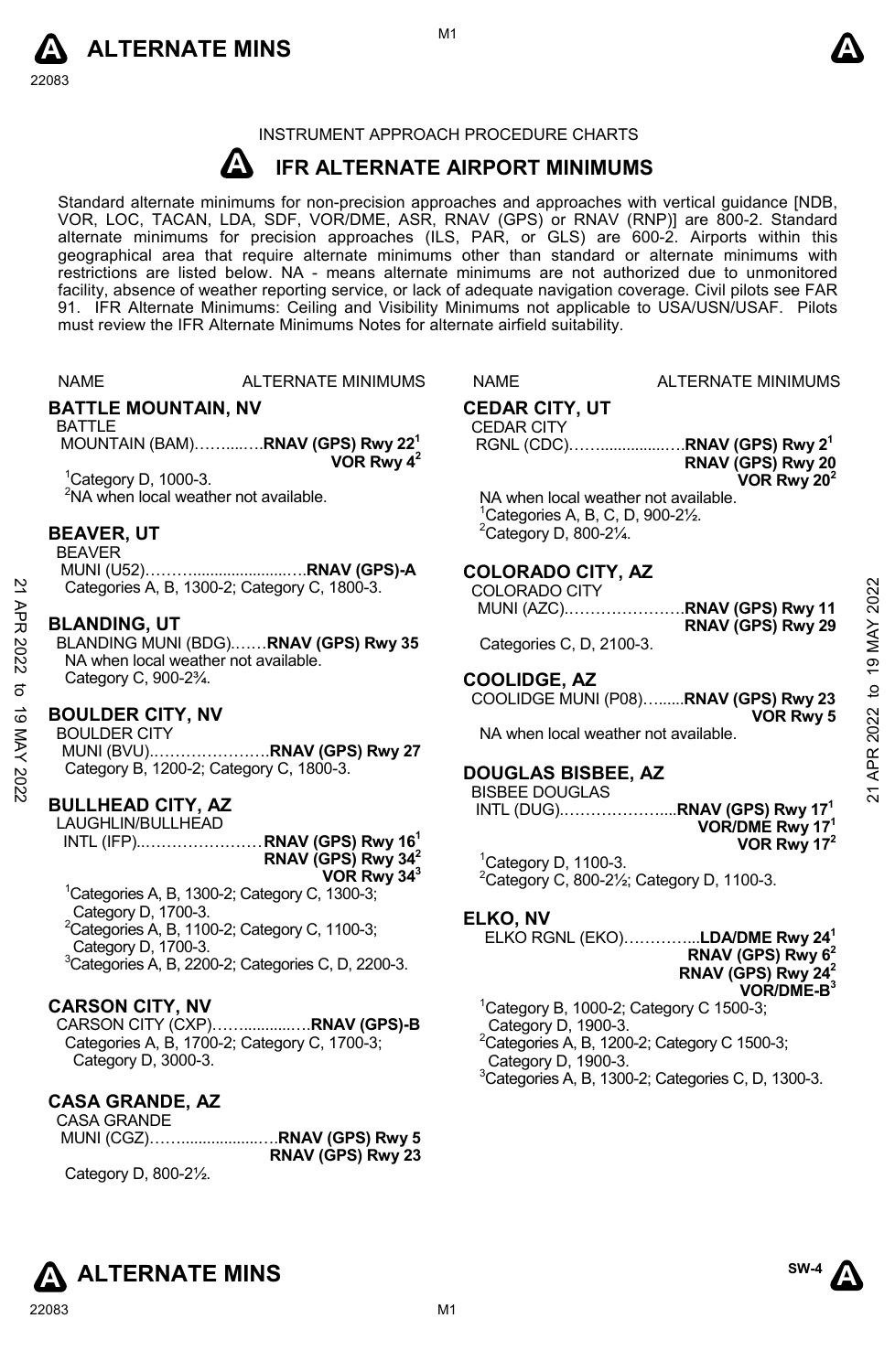

22083

| <b>NAME</b> | ALTERNATE MINIMUMS |
|-------------|--------------------|
|             |                    |

**ELY, NV**  ELY/YELLAND

 FLD (ELY)..…...................…**RNAV (GPS) Rwy 1812 VOR-C3** 

<sup>1</sup>NA when local weather not available.

 $^{2}$ Categories A, B, C, 1100-4; Category D, 2000-4.  $3$ Categories A, B, 1800-2; Category C, 1800-3; Category D, 2000-3.

### **EUREKA, NV**

EUREKA (05U)..………………**RNAV (GPS) Rwy 18**  Categories A, B, 1900-2; Categories C, D, 1900-3.

### **FILLMORE, UT**

FILLMORE MUNI (FOM)..…....................…**RNAV (GPS) Rwy 4 RNAV (GPS) Rwy 22** NA when local weather not available. Category C 1300-3.

### **FLAGSTAFF, AZ**

FLAGSTAFF

|                                                         | PULLIAM (FLG) <b>ILS or LOC Rwy 21<sup>1</sup></b> |
|---------------------------------------------------------|----------------------------------------------------|
|                                                         | RNAV (GPS) Rwy $32$                                |
|                                                         | RNAV (GPS) Rwy 21 <sup>2</sup>                     |
|                                                         | VOR Rwy 21 <sup>2</sup>                            |
| <sup>1</sup> ILS, LOC, Category C, 1100-3; Category, D, |                                                    |
| 1600-3.                                                 |                                                    |
| $201$ $210222$                                          |                                                    |

 $2$ Category C, 1100-3; Category, D, 1600-3.

# **FORT HUACHUCA SIERRA VISTA, AZ**

SIERRA VISTA MUNI-LIBBY AAF (FHU)……………**ILS or LOC Rwy 261 RNAV (GPS) Rwy 81 RNAV (GPS) Rwy 261 TACAN Rwy 823 TACAN Rwy 26 23 VOR Rwy 26 1** 

<sup>1</sup>NA when control tower closed. <sup>2</sup>NA when local weather not available. <sup>3</sup>NA when GCA closed.

### **GLENDALE, AZ**

| GLENDALE                            |                   |
|-------------------------------------|-------------------|
|                                     |                   |
|                                     | RNAV (GPS) Rwy 19 |
| MA whon local woother not quoilehle |                   |

# NA when local weather not available.

# **GRAND CANYON, AZ**

GRAND CANYON NTL PARK (GCN)……………………**ILS or LOC Rwy 312 RNAV (GPS) Rwy 33 VOR Rwy 34** 

<sup>1</sup>NA when control tower closed.  $2$ ILS Category C, 700-2; Category D, 1100-3; LOC, Category D, 1100-3.  $3$ Category C, 800-3; Category D, 1100-3. 4 Category D, 1100-3.



### NAME ALTERNATE MINIMUMS

## **HAWTHORNE, NV**

HAWTHORNE INDUSTRIAL (HTH).…………**RNAV (GPS) Rwy 28**  Category C, 1500-3.

# **HEBER, UT**

HEBER VALLEY (HCR).…………………..….**RNAV (GPS)-A**  Categories, A, B, 2400-2; Category C, 2400-3.

### **KANAB, UT**

KANAB MUNI (KNB).………….**RNAV (GPS) Rwy 1**  Category B, 1100-2; Category C, 1400-3.

### **KINGMAN, AZ**

KINGMAN (IGM).………..…….**RNAV (GPS) Rwy 31 RNAV (GPS) Y Rwy 211 VOR/DME Rwy 212** 

 $1$ Categories C, D, 1000-3. 2 Category C, 1000-3; Category D, 1900-3.

### **LAKE HAVASU CITY, AZ**

LAKE HAVASU

CITY (HII)..…......................…**RNAV (GPS) Rwy 141 RNAV (GPS) Rwy 322 VOR-A3** 

NA when local weather not available. <sup>1</sup>Categories A, B, 1600-2; Categories C, D, 1600-3.  $2^2$ Categories A, B, 900-2; Category C 1100-3; Category D 1400-3. 3 Categories A, B, 1100-2; Category C 1100-3; Category D 1400-3. 21 APR 2022 to 19 MAY 202221 APR 2022 to 19 MAY 2022

# **LAS VEGAS, NV**

**HENDERSON** 

 EXEC (HND).…………...........…….**RNAV (GPS)-B1 VOR-C2**

NA when local weather not available. <sup>1</sup>Categories A, B, 1400-2; Category C, 1400-3.  $2$ Categories A, B, 2400-2; Category C, 2400-3.

HARRY REID

INTL (LAS).…………………….**ILS or LOC Rwy 1L1 ILS or LOC Rwy 26L2 ILS or LOC Rwy 26R2 RNAV (GPS) Rwy 1R3 RNAV (GPS) Y Rwy 19L3 RNAV (GPS) Y Rwy 19R3 VOR Rwy 26L/R3 VOR/DME-A4** 

1 LOC, Categories A, B, 900-2;

Category C, 1000-2¾; Category D, 1400-3. 2

LOC, Categories A, B, 900-2;

Category C, 1000-2¾; Categories D, E, 1400-3.

3 Categories A, B, 900-2; Category C, 1000-2¾,

Categories D, 1400-3.

4 Categories A, B, 900-2; Categories C, D, 1100-3.

**SW-4**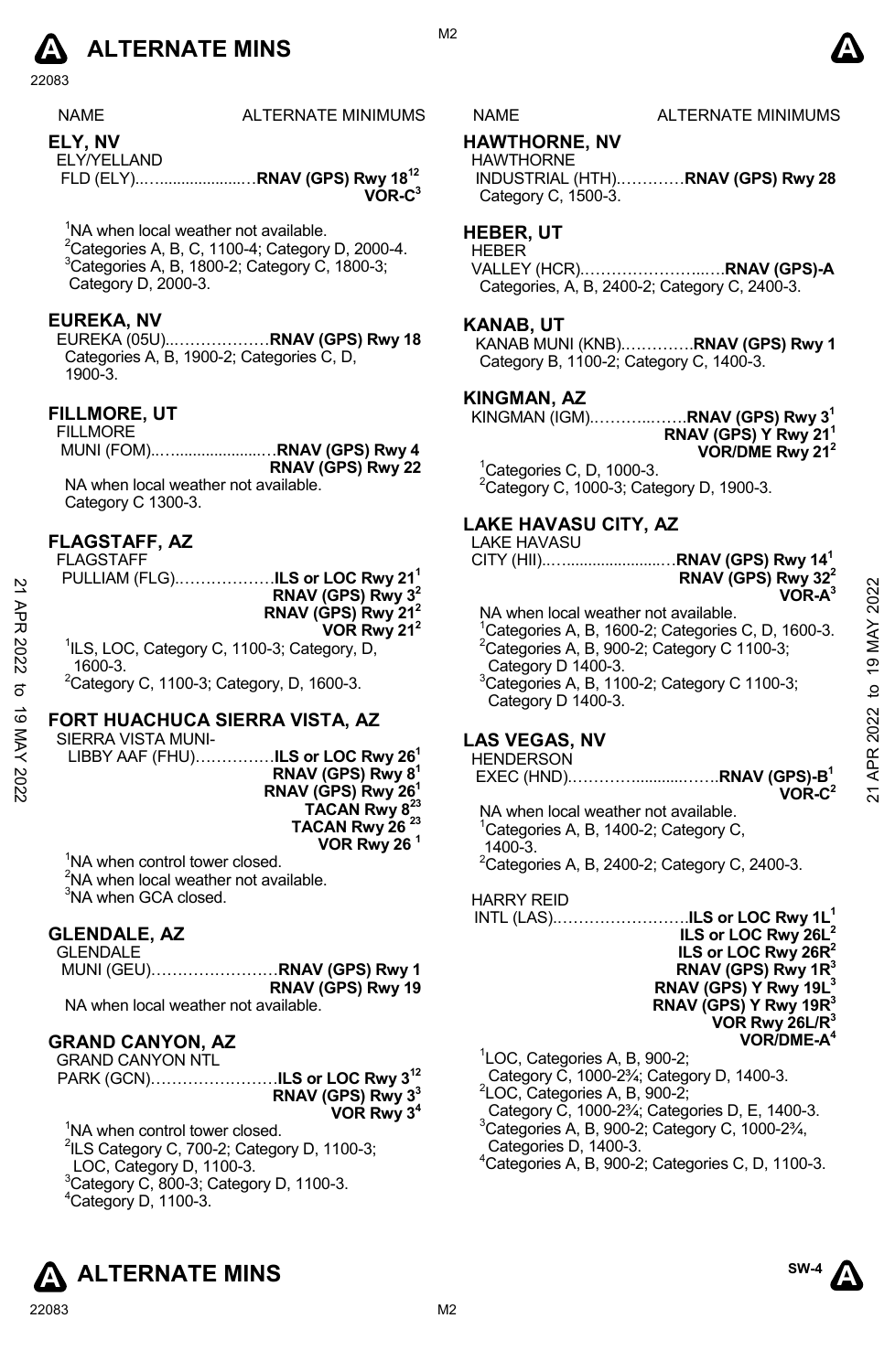# **A** ALTERNATE MINS  $\bullet$

22083

| <b>NAME</b> | <b>ALTERNATE MINIMUMS</b> | NAME | <b>ALTERNATE</b> |
|-------------|---------------------------|------|------------------|
|             |                           |      |                  |
|             |                           |      |                  |

# **LAS VEGAS, NV (CON'T)**

NORTH LAS VEGAS (VGT)……….....……**ILS or LOC Rwy 12L1 RNAV (GPS) Rwy 12R23** 

<sup>1</sup>NA when control tower closed. <sup>2</sup>NA when local weather not available.  ${}^{3}$ Category D, 1400-3.

## **LOGAN, UT**

LOGAN-CACHE (LGU).…...…**RNAV (GPS) Rwy 17**  Categories A, B, 1400-2; Categories C, D, 1400-3.

# **LOVELOCK, NV**

DERBY FLD (LOL)……….…...**RNAV (GPS) Rwy 21 RNAV (GPS) Rwy 201 VOR-A2** 

1 Category D, 800-2½.  ${}^{2}$ Categories A, B, 900-2; Category C, 900-2 $\frac{3}{4}$ ; Category D, 1000-3.

# **MARANA, AZ**

MARANA RGNL (AVQ).………........**RNAV (GPS)-E**  NA when local weather not available. Category C, 800-2¼.

## **MESA, AZ**

| FALCON FLD (FFZ) RNAV (GPS) Rwy 4L |                     |
|------------------------------------|---------------------|
|                                    | RNAV (GPS) Rwy 4R   |
|                                    | <b>RNAV (GPS)-B</b> |

NA when local weather not available.

### **MILFORD, UT**

MILFORD MUNI/BEN AND JUDY BRISCOE FLD (MLF)..….....................…**RNAV (GPS) Rwy 16 RNAV (GPS) Rwy 34 VOR/DME-A** 

NA when local weather not available.

### **MINDEN, NV**

MINDEN-TAHOE (MEV).……....…..**RNAV (GPS)-A1 RNAV (GPS)-B2**  <sup>1</sup>Categories A, B, 1900-2; Categories C, D, 1900-3.  ${}^{2}$ Categories A, B, 1800-2; Categories C, D, 1800-3.

### **MOAB, UT**

CANYONLANDS RGNL (CNY).……………….….**RNAV (GPS) Rwy 3 VOR-A** 

Category C, 1100-3; Category D, 1700-3.

# **OGDEN, UT**

OGDEN-

HINCKLEY (OGD)..……………**ILS or LOC Rwy 31 RNAV (GPS) Rwy 3 VOR-A2** 

<sup>1</sup>NA when control tower closed. <sup>2</sup>NA when local weather not available.  $3$ Category D, 800-2 $\frac{1}{4}$ .





OWYHEE (10U)……………..…**RNAV (GPS) Rwy 5**

MUNI (U55)……………………**RNAV (GPS) Rwy 18** 

NA when local weather not available. 1 Categories A, B, 1200-2.

> **RNAV (GPS) Y Rwy 7R2 RNAV (GPS) Y Rwy 82 RNAV (GPS) Y Rwy 25L2 RNAV (GPS) Y Rwy 25R2**

**RNAV (GPS) Y Rwy 262** <sup>1</sup> LOC, Category C, 1000-2¾; Category D, 1500-3.

 $2^2$ Category C, 1000-2 $\frac{3}{4}$ ; Category D, 1500-3.





**RNAV (GPS) Rwy 361**

M3

**OWYHEE, NV** 

**PHOENIX, AZ** 

Category D, 1500-3. **PANGUITCH, UT**  PANGUITCH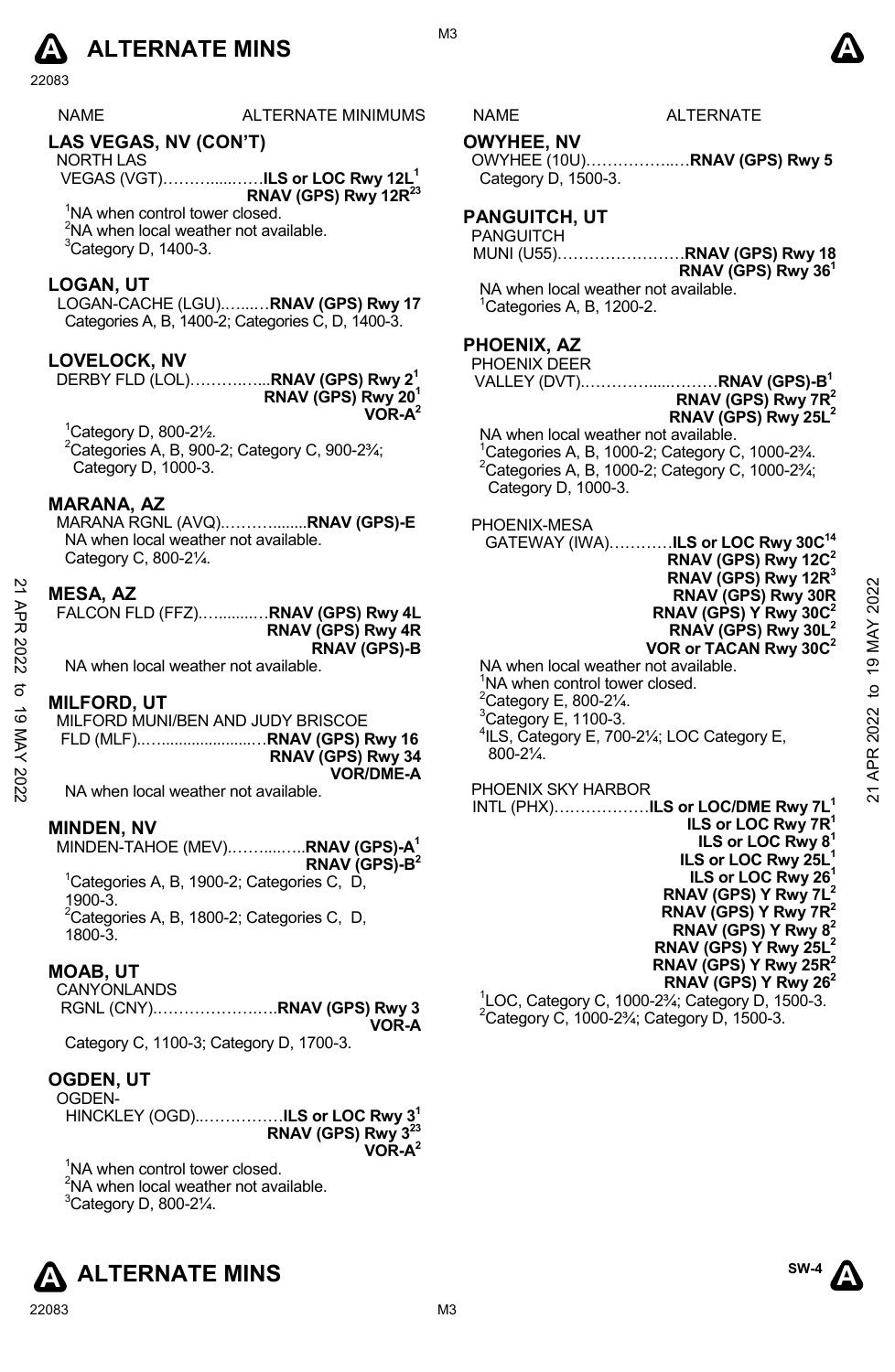

22083

| <b>NAME</b> | <b>ALTERNATE MINIMUMS</b> |
|-------------|---------------------------|
|             |                           |

**PRESCOTT, AZ**  PRESCOTT RGNL - ERNEST A LOVE

FLD (PRC)..……...……**ILS or LOC/DME Rwy 21L12 RNAV (GPS) Y Rwy 3R3 RNAV (GPS) Rwy 123 RNAV (GPS) Rwy 21L3** 

 **VOR Rwy 124**

<sup>1</sup>NA when control tower closed. 2 ILS, Category B, 700-2; Category C, 1100-3; Category D, 1700-3. LOC, Category C, 1100-3; Category D, 1700-3. 3 Category C, 1100-3; Category D, 1700-3. 4 Category C, 1100-3.

# **PRICE, UT**

CARBON COUNTY RGNL/BUCK DAVIS FLD (PUC)……………..………**RNAV (GPS) Rwy 1** Category B, 1000-2; Category C, 1200-3.

## **PROVO, UT**

| <b>PROVO</b> |                                           |
|--------------|-------------------------------------------|
|              | MUNI (PVU)ILS or LOC Rwy 13 <sup>12</sup> |
|              | RNAV (GPS) Rwy 13 <sup>3</sup>            |

NA when local weather not available. <sup>1</sup>NA when control tower closed.

- 2 LOC, Category D, 800-2½.
- $3$ Category D, 800-2 $\frac{1}{2}$ .



**RENO, NV** 

RENO/TAHOE INTL (RNO).……………**ILS or LOC/DME Rwy 34L1 ILS X or LOC X Rwy 16R2 ILS Y Rwy 16R3 ILS Z or LOC Z Rwy 16R**<sup>2</sup> LOC Y Rwy 16R **RNAV (GPS) X Rwy 34L5 RNAV (GPS) X Rwy 34R6 RNAV (GPS) X Rwy 16L7 RNAV (GPS) X Rwy 16R8 RNAV (RNP) Y Rwy 16L9 RNAV (RNP) Y Rwy 16R9 RNAV (RNP) Z Rwy 16La RNAV (RNP) Z Rwy 16Ra TACAN-Fb VOR-Dc** <sup>1</sup>ILS, LOC, Categories A, B, 1000-2;

- Category C, 1000-2¾.
- $^{2}$ Categories A, B, 1100-2; Categories C, D, 2100-3.
- ${}^{3}$ Categories A, B, C, D, E, 1500-6.
- $4$ Categories A, B, 1600-2;
- Categories C, D, 2100-3; Category E, 2300-3.
- $5$ Categories A, B, 1000-2; Category C, 1000-2 $\frac{3}{4}$ ; Category D, 1000-3.
- $6$ Categories A, B, 1200-4; Categories C, D, 2100-4.  $\frac{7}{6}$ Categories A, B, 1000-2; Categories C, D, 2100-3.  ${}^{8}$ Categories A, B, 1800-2; Categories C, D, 1800-3.  $^{9}$ Categories A, B, C, D, 800-2 $\frac{1}{2}$ . a Categories A, B, C, 800-2½. 21 OC, Category D, 800-21/2.<br>
<sup>21</sup> Category D, 800-21/2.<br>
<sup>22</sup> Categories C, D, 2100-4.<br>
<sup>2</sup> Categories A, B, 1000-2; Categories C, D, 2100-3.<br>
<sup>2</sup> Categories A, B, 1000-2; Categories C, D, 1800-3.<br>
<sup>2</sup> Categories A, B, 1
	- $b$ Categories A, B, 1600-2;
		- Categories C, D, 2000-3; Category E, 2100-3.
	- $\mathrm{^c}$ Categories A, B, 1600-2; Categories C, D, 1600-3.

# **SAFFORD, AZ**

SAFFORD RGNL (SAD)…..…**RNAV (GPS) Rwy 12 RNAV (GPS) Rwy 30** 

NA when local weather not available.

# **ST GEORGE, UT**

ST GEORGE RGNL (SGU).…………………**RNAV (GPS) Rwy 11 RNAV (GPS) Rwy 192** <sup>1</sup>Category A, 900-2; Category B, 1000-2; Category C, 1000-3. 2 Categories A, B, 1100-2; Category C, 1100-3;

Category D, 1800-3.

# **ST JOHNS, AZ**

|                                         |  |  |  | ST JOHNS INDUSTRIAL |
|-----------------------------------------|--|--|--|---------------------|
| AIR PARK (SJN) <b>RNAV (GPS) Rwy 14</b> |  |  |  |                     |
| VOR-A                                   |  |  |  | .                   |

NA when local weather not available.